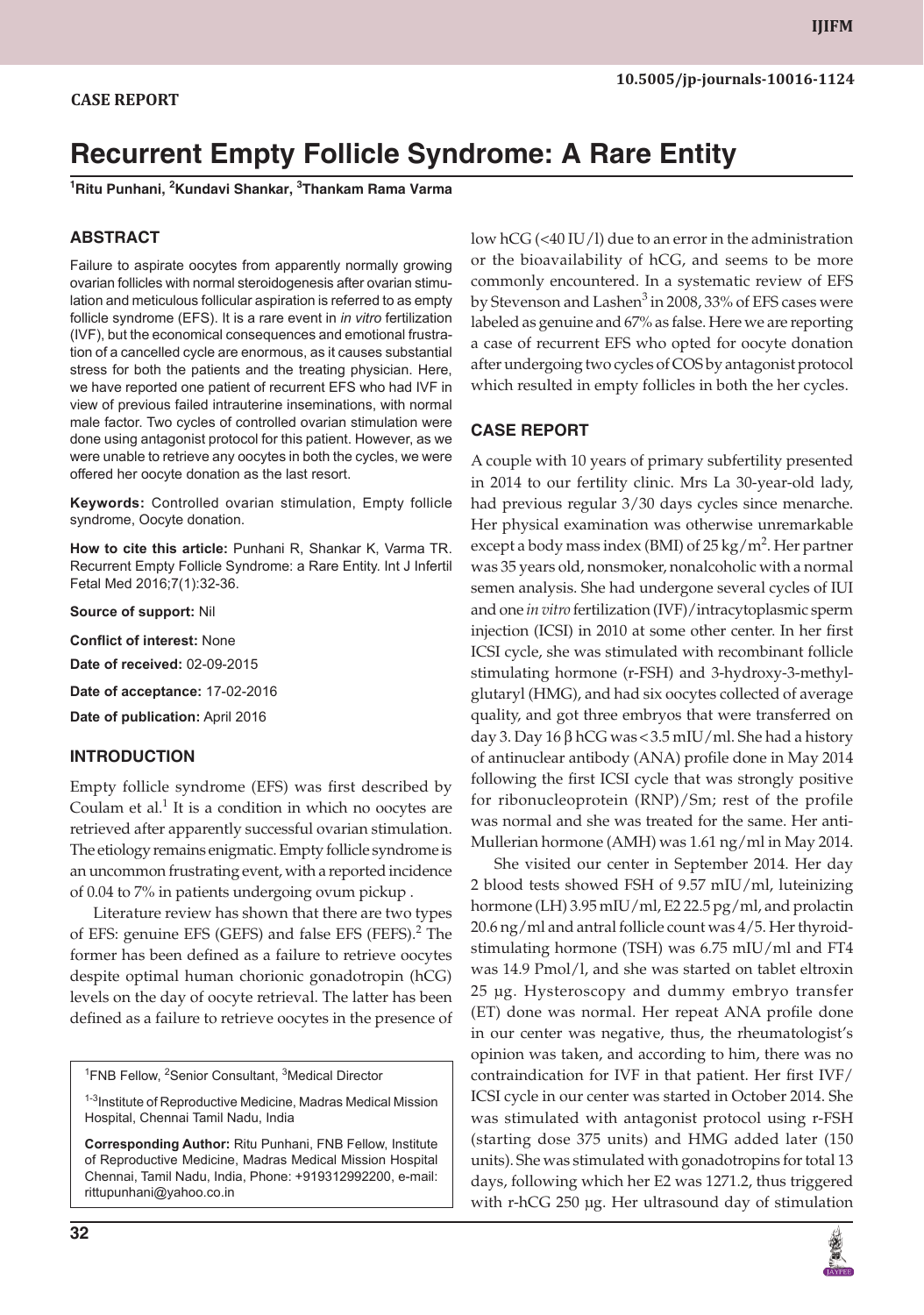had shown two dominant follicles on the right side and four follicles on the left side. Oocyte retrieval was done 35 hours later, and no oocytes were retrieved. Urine pregnancy test (UPT) done with follicular fluid at that time was positive and serum  $β$  hCG was 76.4 mIU/ml.

She came for follow-up after 6 months in June 2015, when we did her FSH receptor polymorphism assay, and it came as normal. Her second IVF/ICSI cycle was started in September 2015 at our institute. Her day 2 E2 was 35.7 pg/ ml, LH 6.29 mIU/ml, and P4 0.478 ng/ml and AFC of 5/4. We again stimulated her with antagonist protocol starting with r-FSH 375 units and HMG 75 units, for 5 days and finally changing to r-FSH 225 units and HMG 225 units. Total 13 days of stimulation was given; her triggering E2 was 1316.3 pg/ml and the scan done on the day of stimulation had shown three dominant follicles on the right and left side each. Oocyte retrieval was done 36 hours after giving a dual trigger with hCG 7500 IU and decapeptyl 100 µg. Follicular flushing was done. Unfortunately, even this time, we did not get any oocytes. Urine pregnancy test done with follicular fluid on table was positive and serum βhCG was 86.12 mIU/ml. Patient came back to us in October 2015, and after extensive counseling and knowing all the pros and cons of the repeat stimulation cycle, the patient decided to go for oocyte donation.

## **DISCUSSION**

Empty follicle syndrome, first reported by Coulam et al in 1986, $^1$  is not strictly a syndrome, but a sporadic unpredictable event. The diagnosis of EFS is always retrospective and it cannot be predicted by the pattern of ovarian response to stimulation, either sonographically or hormonally. Empty follicle syndrome has been classified into "genuine" and "false" types. Genuine EFS is defined as a failure to retrieve oocytes from mature follicles after apparently normal folliculogenesis and steroidogenesis with optimal βhCG levels on the day of oocyte retrieval. Such patients are unlikely to respond to a rescue protocol.

False EFS is defined as a failure to retrieve oocytes in the presence of low βhCG due to an error in the administration or bioavailability of hCG. Such patients are more likely to respond to a rescue protocol. False empty follicle syndrome is unlikely to recur if all precautionary measures are taken in the subsequent cycles. Two classes of EFS can be differentiated by hormone levels on the oocyte retrieval day; in genuine EFS, the levels of either hCG or luteinizing hormone (LH)/progesterone are concordant with the correct administration of the triggering drug, while in FEFS, they are low. However, the exact meaning of "concordant" has not been defined. Literature survey has shown that when hCG is used as a triggering agent, the minimum hCG concentrations

consistent with adequate triggering range are from 5 to 161 mIU/ml.<sup>4</sup> However, in the case of triggering with a GnRH agonist (GnRHa), no cut-off levels of LH or progesterone on the day of the oocyte retrieval have been quoted so far.

It was initially suggested that EFS might arise from the same cause that is responsible for the patient's infertility.<sup>1</sup> But now, various hypotheses have been put forward ranging from human error<sup>5-7</sup> to pharmacological problems.<sup>7-9</sup> Possible causes for EFS include: (1) Dysfunctional folliculogenesis, in which early oocyte atresia occurs with apparently normal hormonal response, $^{10}$  (2) Biological abnormality in the supply of mature oocytes that can be retrieved, despite normal bioavailability of  $hCG<sup>7</sup> (3)$ Genetic factors in some cases,  $11$  (4) Drug-related causes due to an abnormality in the *in vivo* biological activity of some batches of commercially available hCG $6$  or GnRH agonist, inappropriate timing of hCG, $^8$  or rapid clearance of hCG by the liver<sup>6</sup> and (5) Advanced ovarian aging through altered folliculogenesis.<sup>11</sup>

Oocyte maturation is commonly induced by hCG following LH surge, resumption of meiosis occurs about 18 hours later and the second metaphase occurs within 28 to 38 hours. $12$  Another important function of hCG is to soften the connective tissue that facilitates the detachment of the oocyte cumulus complex from the wall of the follicle.<sup>13</sup> The oocyte cumulus complex will usually drop into the follicular fluid and will be aspirated during the oocyte retrieval. This is often the underlying pathology of FEFS. Improper hCG administration has been the most common cause of FEFS. Rapid metabolic clearance, manufacturer's defects in hCG production, and low bioavailability of hCG are the other proposed causes. The reduced *in vivo* biological activity of some batches of commercially available hCG is described as pharmaceutical industry syndrome.

Studies have shown that genuine EFS could be a manifestation of low ovarian reserve.<sup>11,14,15</sup> Risk factors for EFS have been suggested such as advanced age, longer infertility duration , higher baseline FSH levels, and lower E2 levels before the hCG injection.<sup>15</sup> The risk factors of EFS are similar to those of low ovarian reserve, and this suggests that ovarian aging may be involved in the etiology of EFS. Other investigators have suggested that some follicles may need longer exposure to hCG for cumulus expansion and detachment of oocyte cumulus complexes from the follicular wall,<sup>13,16,17</sup> and in those cases, the commonly used stimulation protocol may result in EFS.

Genetic causes of EFS have also been suggested.<sup>18-20</sup> Onalan et al<sup>18</sup> reported an inherited condition of EFS with moderate sensori neural deafness affecting two sisters. Recently, an inherited mutation of LH/hCG receptor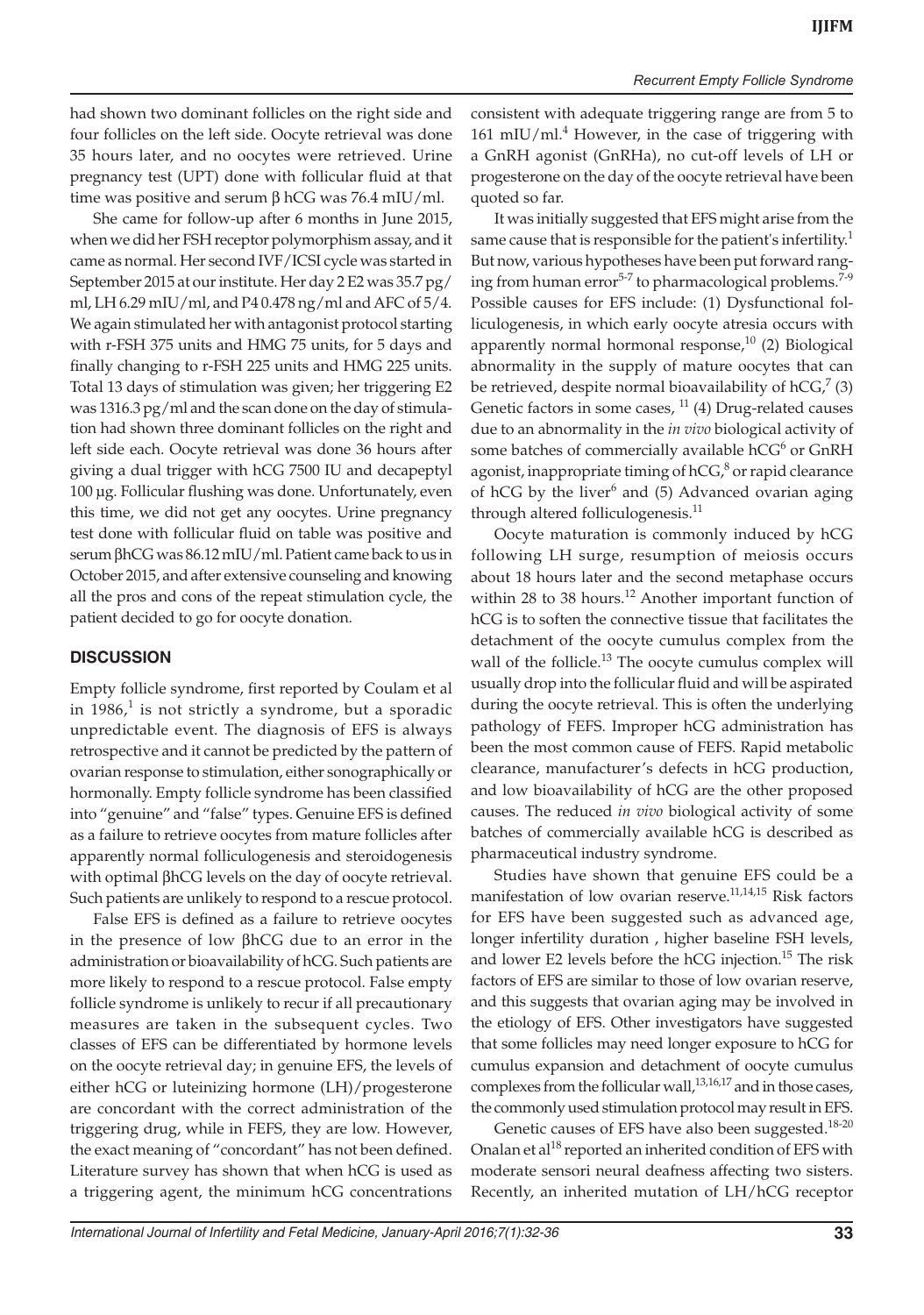was identified in two sisters with EFS.<sup>20</sup> Luteinizing stimulation induces the transient and sequential expression of epidermal growth factors, which seem to mediate the LH action, including cumulus expansion and oocyte maturation.<sup>21,22</sup> These growth factors induce expression of prostaglandin synthase 2, tumor necrosis factor alpha induced protein, and hyaluronan synthase 2. Altered expression of these genes regulating cumulus expansion might result in EFS, but this remains to be determined.

The prospects of future fertility have to be kept in mind when we are counseling the couples of EFS. The prognosis after EFS occurrence is variable. Aktas et al<sup>2</sup> reported that there was no recurrence of unsuccessful oocyte retrieval in subsequent treatments. Baum et al<sup>15</sup> suggested the recurrence rate of 15%. On the contrary, some suggest that the occurrence of EFS would indicate a poor outcome in subsequent cycles. Lorusso et  $al^{23}$ reported in their case series that poor quality oocytes were obtained after an EFS cycle and suggested that the empty follicle could be a predictor of an unfavorable outcome in the subsequent stimulated cycle.

Some investigators have estimated the risk of recurrence. Zreik et al $^{11}$  estimated that women with one EFS cycles had a 20% risk of recurrence in later IVF cycles and those with recurrent EFS had a poor success rate. The chances of recurrence of EFS increase with the age of women (24% recurrence rate for women aged 35–39 years, and 57% for those aged >40 years). Recently, it was reported that recurrent EFS occurred in 15.8% (16 cases out of 101 cycles) of subsequent cycles,<sup>15</sup> consistent with a previous study.<sup>11</sup> There were nine clinical pregnancies (10.6%) among patients with sporadic occurrence of EFS in the subsequent IVF cycle. In contrast, among those with two consecutive cases of EFS, no further pregnancies or successful oocyte retrieval were reported. Women with recurrent EFS had significantly prolonged infertility (10.4 ± 5.7 *vs* 6.3 ± 5.4 years, p = 0.05) and lower E2 levels (411.1 ± 200.3 *vs* 925.1 ± 784.2 pg/ml, p < 0.05) than those with sporadic EFS. Eighty percent of recurrent EFS were in women ≥36 years old. These data suggest that the risk factors of recurrent EFS are advanced age, prolonged infertility, and lower E2 levels, which are consistent with the risk factors of poor ovarian response. Recurrent EFS may be a variant phenotype of poor response.

Prognosis after EFS depends on its etiology. Some cases of EFS were a sporadic event with good clinical outcome; however in about 15 to 30% of the cases, recurrent EFS can be anticipated.11,15,24

These patients should be consulted regarding their lower chances of pregnancy.

Treating EFS is a challenge to every physician. No single treatment is universally effective. Some authors rely on the low frequency of recurrence and thus they

recommend repeating the previous treatment protocol.<sup>11</sup> As in most EFS cases, downregulation was achieved by GnRH agonist, shifting from an agonist to antagonist protocol was suggested.<sup>25</sup> In cases wherein no oocytes are aspirated from one ovary and hCG levels are low, some have suggested readministering hCG from a different batch and aspirating the second ovary or even reaspirating the same follicles.<sup>13,16,26</sup> Others suggested changing the hCG from a urinary to a recombinant preparation.<sup>27</sup> Hourvitz et al<sup>28</sup> presented two women with EFS who were successfully treated with *in vitro* maturation. The two other treatment remedies that have been suggested were using GnRH agonist for final oocyte maturation<sup>29</sup> and prolonging the interval between ovulation triggering and ovum pickup.<sup>30</sup>

Human chorionic gonadotropin has long been used as a surrogate for the LH surge. Later on, it was demonstrated that ovulation triggering may be achieved by GnRH agonist.<sup>31-33</sup> Among the possible advantages of GnRH agonist for final oocyte maturation is the simultaneous induction of an FSH surge.<sup>32,34</sup> Follicle stimulating hormone was reported to induce LH receptor formation in luteinizing granulosa cells, promote oocyte nuclear maturation, and cumulus expansion.<sup>35,36</sup> FSH also has a role in keeping the gap junctions open between the oocyte and cumulus cells and thus may have an important role in signaling pathways.

Our patient had a low ovarian reserve, her AFC was 4/5 (AFC 3–10 is a low range), and FSH was 9.57 mIU/ml. Although she had oocytes collected in the previous cycle, but it was almost 5 years back and they were of average quality and she had only three embryos transferred of unknown grade. It is well known that so far, there is no definitive treatment for EFS and all the therapeutic approaches that can be offered have only level D evidence. Till 2003, EFS was only reported in GnRH agonist downregulated IVF cycles. Lok et al in  $2003^{29}$  were the first to report EFS in an antagonist IVF cycle, in which u-hCG failed to trigger ovulatory changes permitting successful recovery of oocytes using both agonist and antagonist protocols.

#### **CONCLUSION**

Genuine EFS prevalence is 0 to 1.1%. Recurrent GEFS cases are scarce; hence, they escape even large studies and thus might be erroneously regarded as nonexisting. False EFS was excluded in our patient, as the serum levels of hCG were assuring and within the expected range.

There is insufficient evidence to support the use of any particular intervention either for pituitary downregulation or ovarian stimulation in the management of poor responders.<sup>37</sup> Although our patient does not fit into the definitive criteria of poor responder, but she is definitely

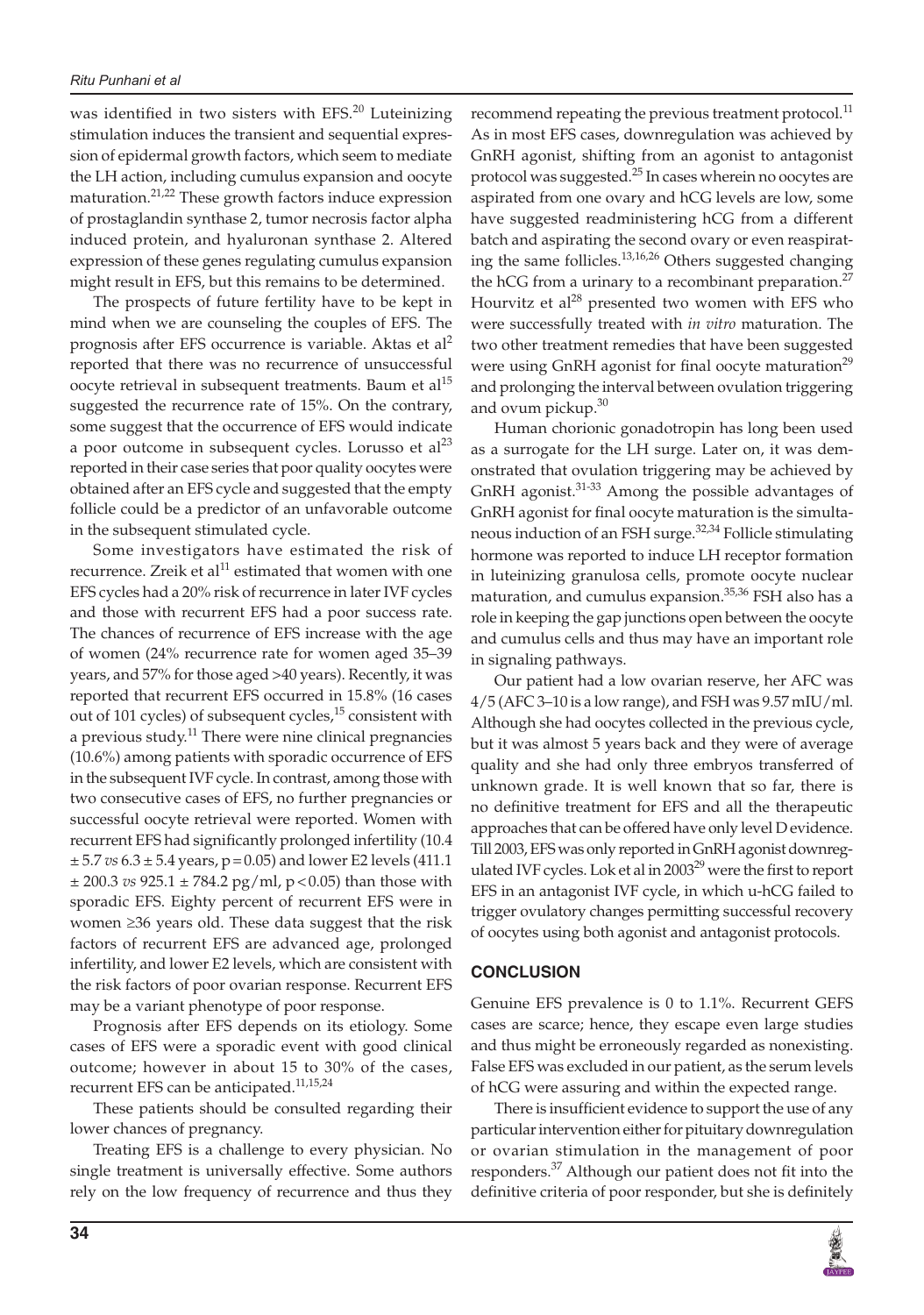#### *Recurrent Empty Follicle Syndrome*

an expected poor responder, and antagoinst protocol would be ideal in this situation.

The cause of GEFS in our patient most likely was within the cumulus oocyte complex, so a more physiological induction of follicular maturation with GnRH agonist would be ideal. $38$  Keeping that in mind, we gave a dual trigger to our patient in the second cycle. It is also one of the therapeutic options mentioned for the treatment of GEFS . In our patient, the two treatment options were combined, using GnRH agonist for final oocyte maturation and prolonging the time between ovulation triggering and oocyte retrieval, but none of the strategies showed any improved outcome, thus oocyte donation was offered to the patient as a last resort.

Hence, we ascertain the existence of GEFS by providing this case report as a proof and suggest oocyte donation as one of the last treatment option for such patients.

## **REFERENCES**

- 1. Coulam CB, Bustillo M, Schulman JD. Empty follicle syndrome. Fertil Steril 1986 Dec;46(6):1153-1155.
- 2. Aktas M, Beckers NG, van Inzen WG, Verhoeff A, de Jong D. Oocytes in the empty follicle: a controversial syndrome. Fertil Steril 2005 Dec;84(6):1643-1648.
- 3. Stevenson TL, Lashen H. Empty follicle syndrome: the reality of a controversial syndrome, a systematic review. Fertil Steril 2008 Sep;90(3):691-698.
- 4. Driscoll et al., 2000; Aktas et al., 2005; Stevenson and Lashen, 2008; Reichman et al., 2012).
- 5. Quintans CJ, Donaldson MJ, Blanco LA, Pasqualini RS. Empty follicle syndrome due to human errors: its occurrence in an in vitro fertilization programme. Hum Reprod 1998 Oct;13(10):2703-2705.
- 6. Zegers-Hochschild F, Fernandez E, Machenna A, Fabres C, Alteiri E, Lopez T. The empty follicle syndrome: a pharmaceutical industry syndrome. Hum Reprod 1995 Sep;10(9):2262-2265.
- 7. Awonuga A, Govindbhai J, Zierke S, Schnauffer K. Continuing the debate on empty follicle syndrome: can it be associated with normal bioavailability of b-human chorionic gonadotrophin on the day of oocyte recovery? Hum Reprod 1998 May;13(5):1281-1284.
- 8. Ndukwe G, Thornton S, Fishel S, Dowell K, Aloum M, Green S. 'Curing' empty follicle syndrome. Hum Reprod 1997 Jan;12(1):21-23.
- 9. Ubaldi F, Nagy Z, Janssenwillen C, Smitz J, Van Steirteghem A, Devroey P. Ovulation by repeated human chorionic gonadotrophin in 'empty follicle syndrome' yields a twin clinical pregnancy. Hum Reprod 1997 Mar;12(3):454-456.
- 10. Ben-Shlomo I, Schiff E, Levran D, Ben-Rafael Z, Mashiach S, Dor J. Failure of oocyte retrieval during in vitro fertilization: a sporadic event rather than a syndrome. Fertil Steril 1991 Feb;55(2):324-327.
- 11. Zreik TG, Garcia-Velasco JA, Vergara TM, Arici A, Olive D, Jones EE. Empty follicle syndrome: evidence for recurrence. Hum Reprod 2000 May;15(5):999-1002.
- 12. Seibel MM, Shine W, Smith DM, Taymor ML. Biological rythm of the luteinizing hormone surge in women. Fertil Steril 1982 May;37(5):709-711.
- 13. Meniru GI, Craft IL. Evidence from a salvaged treatment cycle supports an aetiology for the empty follicle syndrome that is related to terminal follicular developmental events. Hum Reprod 1997 Nov;12(11):2385-2387.
- 14. Younis JS, Skournik A, Radin O, Haddad S, Bar-Ami S, Ben-Ami M. Poor oocyte retrieval is a manifestation of low ovarian reserve. Fertil Steril 2005 Feb;83(2):504-507.
- 15. Baum M, Machtinger R, Yerushalmi GM, Maman E, Seidman DS, Dor J, Hourvitz A. Recurrence of empty follicle syndrome with stimulated IVF cycles. Gynecol Endocrinol 2012 Apr; 28(4):293-295.
- 16. Hassan HA, Saleh HA, Khalil O, Baghdady I, Ismaiel I. Double oocyte aspiration may be a solution for empty follicle syndrome: case report. Fertil Steril 1998 Jan;69(1): 138-139.
- 17. Vutyavanich T, Piromlertamorn W, Ellis J. Immature oocytes in "apparent empty follicle syndrome": a case report. Case Report Med 2010;2010:367505.
- 18. Onalan G, Pabuçcu R, Onalan R, Ceylaner S, Selam B. Empty follicle syndrome in two sisters with three cycles: case report. Hum Reprod 2003 Sep;18(9):1864-1867.
- 19. Vujisic S, Stipoljev F, Bauman R, Dmitrovic R, Jezek D. Pericentric inversion of chromosome 2 in a patient with the empty follicle syndrome: case report. Hum Reprod. 2005;20: 2552-2555.
- 20. Yariz KO, Walsh T, Uzak A, Spiliopoulos M, Duman D, Onalan G, King MC, Tekin M. Inherited mutation of the luteinizing hormone/choriogonadotropin receptor in empty follicle syndrome. Fertil Steril 2011 Aug;96(2):e125-e130.
- 21. Park JY, Su YQ, Ariga M, Law E, Jin SL, Conti M. EGF-like growth factors as mediators of LH action in the ovulatory follicle. Science 2004 Jan 30;303(5658):682-684.
- 22. Ashkenazi H, Cao X, Motola S, Popliker M, Conti M, Tsafriri A. Epidermal growth factor family members: endogenous mediators of the ovulatory response. Endocrinology 2005 Jan;146(1):77-84.
- 23. Lorusso F, Depalo R, Tsadilas S, Caradonna F, Di Gilio A, Capotorto MT, Vacca M, Nappi L, Selvaggi L. Is the occurrence of the empty follicle syndrome a predictor that a subsequent stimulated cycle will be an unfavourable one? Reprod Biomed Online 2005 May;10(5):571-574.
- 24. Coskun S, Madan S, Bukhari I, Al-Hassan S, Al-Rejjal R, Awartani K. Poor prognosis in cycles following "genuine" empty follicle syndrome. Eur J Obstet Gynecol Reprod Biol 2010 Jun;150(2):157-159.
- 25. Krishna D, Rajashekar L, Patil M. Empty follicle syndrome: still an enigma. J Hum Reprod Sci 2008 Jul;1(2):86-89.
- 26. Snaifer E, Hugues JN, Poncelet C, Sifer C, Pasquier M, Cedrin-Durnerin I. 'Empty follicle syndrome' after human error: pregnancy obtained after repeated oocyte retrieval in a gonadotropin-releasing hormone antagonist cycle. Fertil Steril 2008;90:850.e13-15.
- 27. Peñarrubia J, Balasch J, Fabreques F, Creus M, Civico S, Vanrell JA. Recurrent empty follicle syndrome successfully treated with recombinant human chorionic gonadotrophin. Hum Reprod 1999 Jul;14(7):1703-1706.
- 28. Hourvitz A, Maman E, Brengauz M, Machtinger R, Dor J. In vitro maturation for patients with repeated in vitro fertilization failure due to 'oocyte maturation abnormalities'. Fertil Steril 2010 Jul;94(2):496-501.
- 29. Lok F, Pritchard J, Lashen H. Successful treatment of empty follicle syndrome by triggering endogenous LH surge using